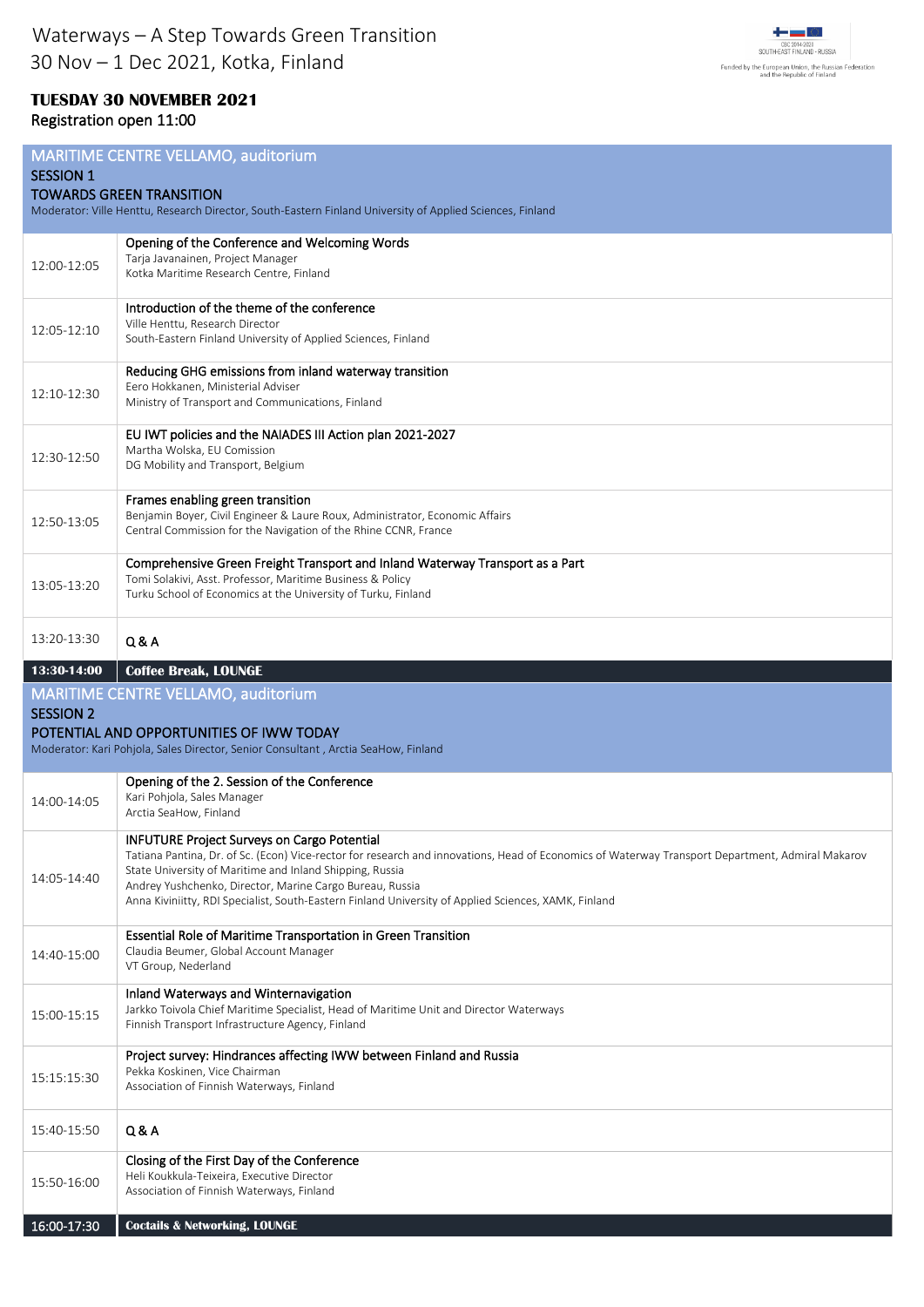

## **WEDNESDAY 1 DECEMBER 2021** Registration open 9:30

| MARITIME CENTRE VELLAMO, auditorium<br><b>SESSION 3</b><br><b>BEST PRACTICES AND SMART SOLUTIONS</b><br>Moderator: Pekka Koskinen, Vice Chairman, Association of Finnish Waterways, Finland |                                                                                                                                                                                                                                                                                                                                                                                                                                                                   |  |
|---------------------------------------------------------------------------------------------------------------------------------------------------------------------------------------------|-------------------------------------------------------------------------------------------------------------------------------------------------------------------------------------------------------------------------------------------------------------------------------------------------------------------------------------------------------------------------------------------------------------------------------------------------------------------|--|
| 10:00-10:05                                                                                                                                                                                 | Opening of the Second Day of the Conference and Welcoming Words<br>Pekka Koskinen, Vice Chairman<br>Association of Finnish Waterways, Finland                                                                                                                                                                                                                                                                                                                     |  |
| 10:05-10:35                                                                                                                                                                                 | <b>INFUTURE Transhipment Hub Models for IWW - Best Practises</b><br>Discussion:<br>Anna Kiviniitty, RDI Specialist<br>South-Eastern Finland University of Applied Sciences XAMK, Finland<br><b>TBC</b>                                                                                                                                                                                                                                                            |  |
| 10:35-10:50                                                                                                                                                                                 | IWT Experiences from the EMMA Project<br>Stefan Breitenbach, Head of the Project Division<br>Port of Hamburg Marketing, Germany                                                                                                                                                                                                                                                                                                                                   |  |
| 10:50-11:05                                                                                                                                                                                 | Digital Port Technologies Developed in H2020 COREALIS Project<br>Dr. Ville Hinkka, Research Team Leader<br>VTT Technical Research Centre of Finland, Finland                                                                                                                                                                                                                                                                                                      |  |
| 11:05-11:20                                                                                                                                                                                 | INFUTURE Project Survey - Smart Buoys - Smart Fairways Pilot project<br>Kari Pohjola, Sales Manager<br>Arctia SeaHow, Finland                                                                                                                                                                                                                                                                                                                                     |  |
| 11:20-11:30                                                                                                                                                                                 | Q & A                                                                                                                                                                                                                                                                                                                                                                                                                                                             |  |
| 11:30-12:00                                                                                                                                                                                 | <b>Coffee Break, LOUNGE</b>                                                                                                                                                                                                                                                                                                                                                                                                                                       |  |
|                                                                                                                                                                                             | MARITIME CENTRE VELLAMO, auditorium                                                                                                                                                                                                                                                                                                                                                                                                                               |  |
| <b>SESSION 4</b>                                                                                                                                                                            |                                                                                                                                                                                                                                                                                                                                                                                                                                                                   |  |
| <b>IWW-FUTURE VISIONS</b><br>Moderator: TBC                                                                                                                                                 |                                                                                                                                                                                                                                                                                                                                                                                                                                                                   |  |
| 12:00-12:05                                                                                                                                                                                 | Opening of the 4. Session of the Conference                                                                                                                                                                                                                                                                                                                                                                                                                       |  |
| 12:05-12:20                                                                                                                                                                                 | Digitalisation and IWW                                                                                                                                                                                                                                                                                                                                                                                                                                            |  |
| 12:20-12:40                                                                                                                                                                                 | Next-Generation Inland Waterway Vessel Concept<br>Discussion:<br>Fang Li, Postdoctoral Researcher, Marine Technology unit, Aalto University, Finland<br>representative from Aker Arctic Technologies Inc. Finland                                                                                                                                                                                                                                                 |  |
| 12:40-13:00                                                                                                                                                                                 | IWI Alternative Fuels Committee - Case Studies from Several Countries<br>Kevin Desmond, President of the Electric Boat Association, France                                                                                                                                                                                                                                                                                                                        |  |
| 13:00-13:15                                                                                                                                                                                 | Company Case "Commercial Vision on Time-Charter Equivalent for a New Vessels of SaimaaMax Type"<br>Anatoly Burkov, PhD (Maritime Engineering Economics), Associated professor of Management of Waterway Transport Enterprises Department, Admiral<br>Makarov State University of Maritime and Inland Shipping, Russia<br>Anton Svechkarev, Commercial Director, Neva-Hagen Group, Russia<br>Dmitry Neslukhov, Freight and Fleet Manager, Neva-Hagen Group, Russia |  |
| 13:15-13:30                                                                                                                                                                                 | <b>Company Case</b>                                                                                                                                                                                                                                                                                                                                                                                                                                               |  |
| 13:30-13:40                                                                                                                                                                                 | Q & A                                                                                                                                                                                                                                                                                                                                                                                                                                                             |  |
| 13:40-14:00                                                                                                                                                                                 | Summary of the Conference and Closing<br>Anna Kiiski, Executive Director<br>Kotka Maritime Research Centre, Merikotka, Finland                                                                                                                                                                                                                                                                                                                                    |  |
| 14:00-16:00                                                                                                                                                                                 | <b>Lunch &amp; Networking, LOUNGE</b>                                                                                                                                                                                                                                                                                                                                                                                                                             |  |